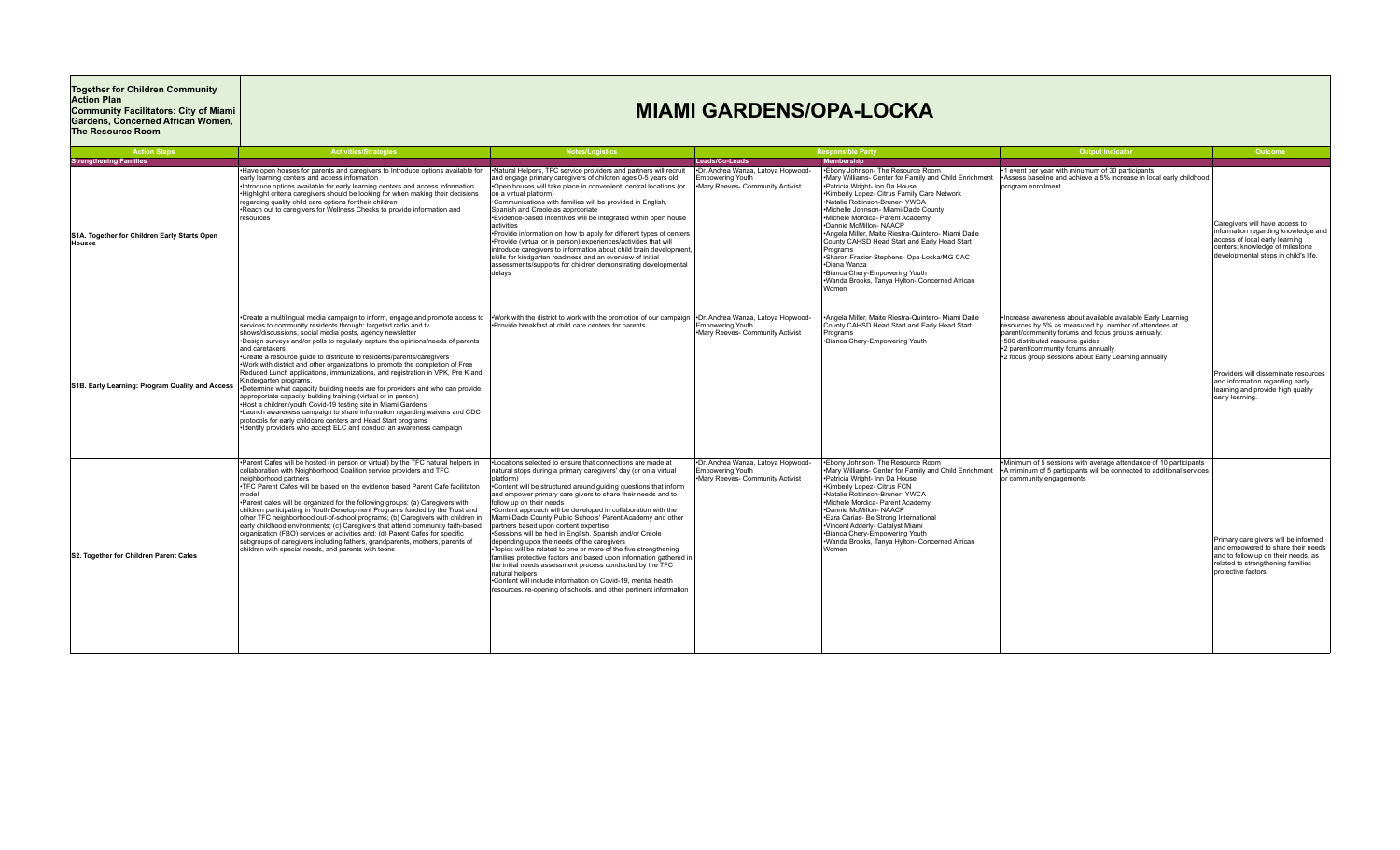| not be limited to, neighborhood providers that are engaged in the<br>neighborhood action plans<br>*Services/information will be provided in English, Spanish and/or<br>Haitian Creole as appropriate                                                                                                                                                                                                                                                                                                                                                                                                                                                                                                                                                                                                                                                                                                                                                                                                                                                                                                                                                                                                                                                                                                                                                                                                                                                                                                                                                                                                                                                                                                                                                                                                                                  |                                                                                                                                                                                                                                                                                       |
|---------------------------------------------------------------------------------------------------------------------------------------------------------------------------------------------------------------------------------------------------------------------------------------------------------------------------------------------------------------------------------------------------------------------------------------------------------------------------------------------------------------------------------------------------------------------------------------------------------------------------------------------------------------------------------------------------------------------------------------------------------------------------------------------------------------------------------------------------------------------------------------------------------------------------------------------------------------------------------------------------------------------------------------------------------------------------------------------------------------------------------------------------------------------------------------------------------------------------------------------------------------------------------------------------------------------------------------------------------------------------------------------------------------------------------------------------------------------------------------------------------------------------------------------------------------------------------------------------------------------------------------------------------------------------------------------------------------------------------------------------------------------------------------------------------------------------------------|---------------------------------------------------------------------------------------------------------------------------------------------------------------------------------------------------------------------------------------------------------------------------------------|
| Coordinate/Collaborate with established Neighborhood Coalition Back to School   Natural helpers will promote attendance in the annual Children's   Michelle Johnson- Miami Dade County<br>.Ebony Johnson- The Resource Room<br>TCT Expo: 1 event; 50 caregivers in attendance<br>Dannie McMillon-NAACP<br>Mary Williams- Center for Family and Child Enrichment<br>.Community/cultural history series: 1 event; 20 caregivers; 30<br>Fvents.<br>Trust Expo.<br>.Coalition members will establish a (virtual) local Expo for the Miami<br>*Families that attend Celebrating Success events for their child<br>•Patricia Wright- Inn Da House<br>children<br>•Mary Reeves- Community Activist<br>.Celebrating Success: 1 regional event; 100 caregivers; 1<br>Gardens/Opa-Locka community.<br>will also learn about parent success stories, resources to support<br>Wanda Brooks, Tanya Hylton- Concerned African<br>caregivers and an overview of upcoming summer programs and<br>countywide event; 200 duplicated attendees<br>•Natural Helpers will engage families to participate in a (virtual or in person)<br>community cultural/history series. This will build upon local cultural events and/or child safety information.<br>Women<br>S4. Together for Children Quality Family Time<br>culturally related tours/field trips; and will provide an opportunity for families to<br>.Content for the community/cultural sessions will be developed<br>Events<br>learn about the rich histories of their own neighborhoods and others.<br>with content experts, the parent academy, parents and community<br>•Celebrating Success (virtual or in person) events will be held at the end of each<br>stakeholders.<br>school year in each coalition areas and will highlight student and parent success<br>stories and achievements. | Events will establish a sense of<br>community, a posive social network<br>for caregivers, and opportunies to<br>spend quality family time with their<br>children and an awareness of local<br>resources to support their children<br>and families.                                    |
| *Lunch and Learn series for primary caregivers attending adult education<br>Dr. Andrea Wanza- Empowering Youth<br>Mary Williams- Center for Family and Child Enrichment 12 sessions at two sites; 30-60 participants<br>Provide caregivers with detailed information on relevant topics<br>programs in Miami-Dade County Public Schools and/or private institutions (virtual and connect them to existing providers and community resources.<br>*Patricia Wright- Inn Da House<br><b>*Brandy Wells- Another Chance</b><br>Potential topics include: Mental health; Parenting classes and<br>or in person)<br>·Michele Mordica- Parent Academy<br>-Coalition members in partnership with Miami-Dade County Public Schools and<br>why they can be beneficial; Healthy Living; Youth services; My<br>S5. Together for Children Lunch and Learn Series:  the TFC natural helpers will hold (virtual or in person) lunch and learn sessions at  child's school portal; Early childhood services; Covid-19<br>•Daphenie Joseph- Catalyst Miami<br>two Career and Adult Education Sites during lunch time of ressignated time<br>information; Civic Engagement opportunities<br>•Bianca Chery-Empowering Youth<br><b>Career and Technical Centers</b><br>decided by the administration                                                                                                                                                                                                                                                                                                                                                                                                                                                                                                                                                       | Caregivers will have detailed<br>information on relevant topics and<br>connect them to existing providers<br>and community resources (e.g.,<br>mental health, benefits of parenting<br>classes, healthy living, youth<br>services, school portal, early<br>childhood services, etc.). |
| Map out all existing programs<br>•Michelle Johnson- Miami Dade County • Sandra Dickerson- Community Member<br>Assess the number of parent leadership programs<br>•Identify strengths and assess needs<br>.Dannie McMillon-NAACP<br>•Patricia Wright- Inn Da House<br>*Determine if there is need of new parenting programs<br>*Create parent leadership strategy<br>•Khadgah Folmar- Acceleration Academy<br>Assess baseline and expand by 10% the number of parents<br>Wanda Brooks, Tanya Hylton- Concerned African<br>*Create parent committee<br>participating in leader programs<br>S6. Create a Parent/Adult Leadership and<br>*Create engagement strategy<br>Women<br><b>Engagement Model</b><br>•Provide virtual parent workshops (topics to include: advocacy and supporting<br>parents with children with special needs)                                                                                                                                                                                                                                                                                                                                                                                                                                                                                                                                                                                                                                                                                                                                                                                                                                                                                                                                                                                                    | Families are engaged and motivated<br>to be involved in program<br>development.                                                                                                                                                                                                       |
| •Create a resource fair and outreach campaign to include churches, barber shops • Engage PTA as a strategy to have parent<br>•Michelle Johnson- Miami Dade County • Mary Williams- Center for Family and Child Enrichment<br>Assess the number of parents recieving services in each<br>*Ebony Johnson- The Resource Room<br>Expand PTA membership<br>leadership/engagement<br>eighborhood and increase engagement by 10%<br>•Incentivize the process for the parent<br>*Andrea Wanza, Latoya Hopwood- Empowering Youth<br>*Develop an online directory or app with all services<br>Directory of services created and easily accessible online and in<br>. Provide virtual trainings for parents to learn how to best support their child's<br>*Remove barriers to parent participation<br>·Tvra Tate- M-DCPS<br>naner<br>distance learning and relevant information for resources<br>Dannie McMillon-NAACP<br>·Include directory/app in all outreach efforts<br>Mary Reeves- Community Member<br>Kimberly Lopez- Citrus FCN<br>S7. Develop Parent Outreach, Resource Tool, and<br>•Patricia Wright- Inn Da House<br><b>Service Coordination Model</b><br>*Daphenie Joseph- Catalyst Miami<br>*Kersten Fullwood- M-DCPS Psychological Services<br>David Ebanks- Infinite Ways Network<br>Wanda Brooks, Tanya Hylton- Concerned African<br>Women<br><b>Empowering Youth</b>                                                                                                                                                                                                                                                                                                                                                                                                                                                            | Families are aware of resources and<br>connected to supports that promote<br>their success.                                                                                                                                                                                           |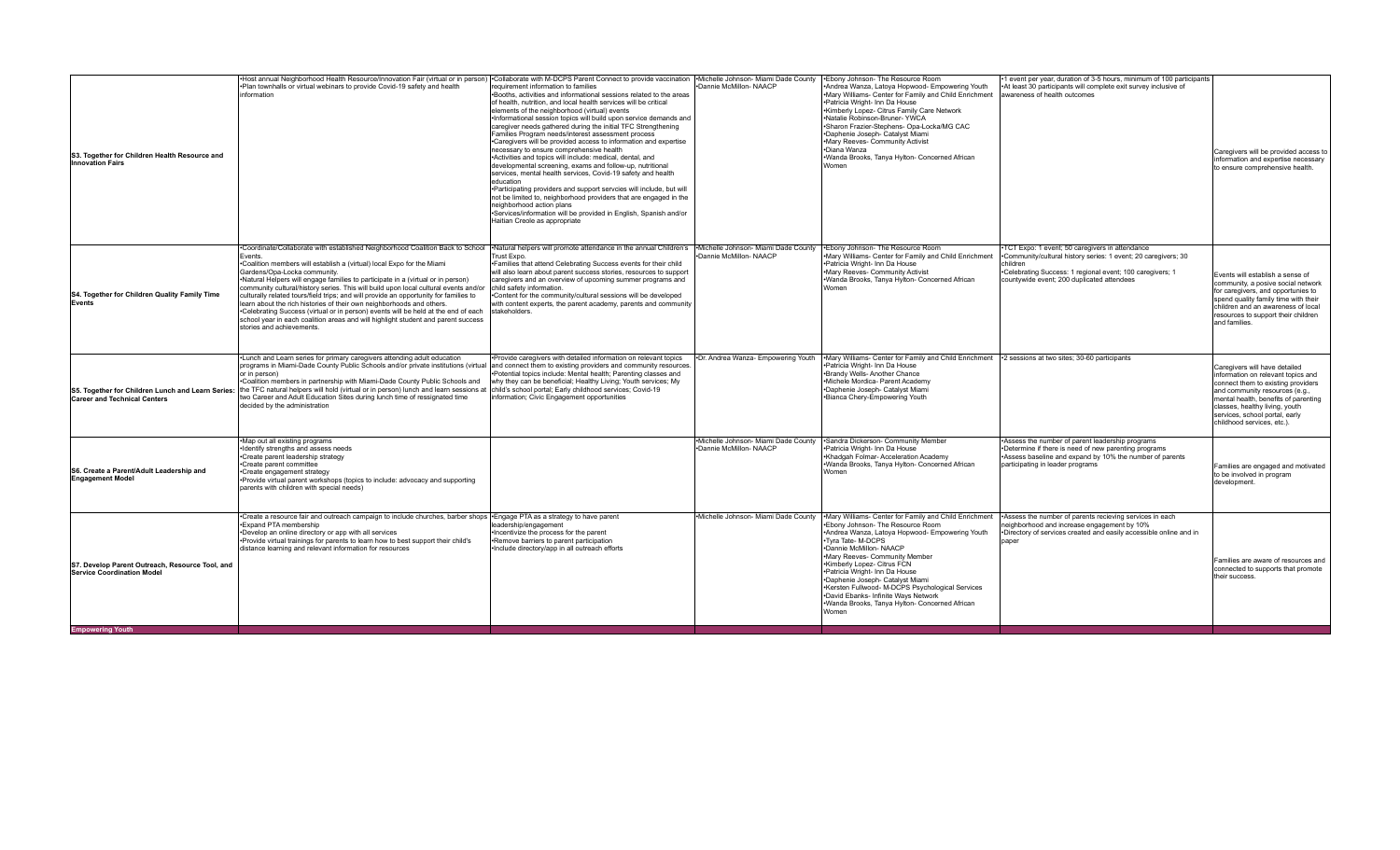| <b>E1. Out of School Enrichment</b>                                          | *Asess the capacity building needs of providers (e.g., hiring processes, data<br>collecting) by gathering feedback from providers (e.g., utilizing surveys, focus<br>groups)<br>·Identify obstacles to participation to our anchor partners that are receiving<br>referrals for services (e.g., transportation, meals, tutoring)<br>*Develop a survey that will survey homelessness every quarter and outline<br>assistance/referral options<br>•Train sport coaches to recognize signs of mental health (virtual or in person)<br>.Offer virtual Youth Talk- Safe Space programming for youth<br>•Present TFC work to school Trust counselors to develop supportive relationship                                                                                                                                                                                                                                                                                                                                                               |                                         | *Ebony Johnson- Resource Room                                                                                                 | .Carol Brown- Juvenile Services Department<br>•Nadege Vilsaint- Prosperity<br>.Tranika Dufresne- The Resource Room<br>*Jeanne Tamargo- Informed Families<br>*Andrea Arrechea- Educate Tomorrow                                                                                                                                                                                               | *50+ programs to be identified for database<br>•15 CBO will complete a capacity needs assessment<br>•Anchor agencies will complete survey                                                                                                                                                                                                                                                                                                                                                                                                                                                                                                                                                                                                                                                                                                                                                                                 | Youth will be engaged in out of<br>school enrichment programming.        |
|------------------------------------------------------------------------------|-------------------------------------------------------------------------------------------------------------------------------------------------------------------------------------------------------------------------------------------------------------------------------------------------------------------------------------------------------------------------------------------------------------------------------------------------------------------------------------------------------------------------------------------------------------------------------------------------------------------------------------------------------------------------------------------------------------------------------------------------------------------------------------------------------------------------------------------------------------------------------------------------------------------------------------------------------------------------------------------------------------------------------------------------|-----------------------------------------|-------------------------------------------------------------------------------------------------------------------------------|----------------------------------------------------------------------------------------------------------------------------------------------------------------------------------------------------------------------------------------------------------------------------------------------------------------------------------------------------------------------------------------------|---------------------------------------------------------------------------------------------------------------------------------------------------------------------------------------------------------------------------------------------------------------------------------------------------------------------------------------------------------------------------------------------------------------------------------------------------------------------------------------------------------------------------------------------------------------------------------------------------------------------------------------------------------------------------------------------------------------------------------------------------------------------------------------------------------------------------------------------------------------------------------------------------------------------------|--------------------------------------------------------------------------|
| E2. Youth Leadership and Engagement:<br><b>Mentorships &amp; Advocacy</b>    | <b>Mentorships</b><br>.Collaborate with higher education partners to provide mentors and mentorship<br>opportunities (virtual and in person)<br>Work with school sites to hold (virtual or in person) report card conferences (with<br>mentors/community members/volunteer corps)<br>·Identify each Trust Therapist in all middle and high schools<br>Advocacy<br>. Host 1 Youth Summit will take place annually and the youth committee will assist<br>in its development and mission.<br>*Advocate for funding for children aging out of foster care.<br>.Educate foster parents to share benefits available to foster youth.<br>*Advocate for life coach for students who are 13 and not placed in a foster care<br>home.<br>.Develop a pilot program to provide life coaches for children in foster care.                                                                                                                                                                                                                                   |                                         | *Ebony Johnson- Resource Room<br>Vince Dawkins- MDCPS Community<br>Engagement                                                 | •Nadege Vilsaint- Prosperity<br>·Tyra Tate- M-DCPS<br>Tranika Dufresne- Resource Room<br>*Aundray Adams - The Children's Trust<br>·Michael Williams- Resource Room<br>*Kimberly Lopez - Citrus Family Care Network<br>•Kevin Brown- City of Miami Gardens<br>*Deborah Ginsberg- Acceleration Academy<br>·Jeanne Tamargo- Informed Families<br>*Andrea Arrechea- Educate Tomorrow             | . Increase the awareness of mentoring programs through the<br>participation of 3 community events<br>.We will attend open houses/orientations to assist school club<br>leaders in the recruitment of participants. Youth committee will<br>assist.<br>•Recruit at least 10 college students as mentors<br>*Assess baseline number of youth participating in a mentorship<br>program<br>*Recruit at least 10 mentors/guest speakers<br>•2 report card conferences annually<br>1 youth violence summit                                                                                                                                                                                                                                                                                                                                                                                                                      | Youth will be engaged in mentorship<br>opportunities.                    |
| E3. Youth Leadership and Engagement:<br>Internships & Workforce Readiness    | Internships<br>. Work with CareerSource, M-DCPS and agencies that provide youth summer<br>employment to create a streamlined process for internships.<br>*Assist to fill the 2021-2022 School Year and Summer Program youth internship<br>opportunities<br>•Create a data spreadsheet of organizations that provide internships/empoyment<br>opportunities (virtual or in person)<br>*Support school champions as they enroll students for the summer youth<br>intership program (virtual or in person)<br>. Partner with the city of Miami Gardens to identify local businesses to assist in<br>hiring and offering internships (virtual or in person)<br>*Recruit and assist 10 new businesses to hire students during through summer<br>work program<br><b>Workforce Readiness</b><br>•Workforce Readiness fair will take place annually (virtual or in person) for local<br>high school students.<br>·Increase CBO, school district, and youth awareness of opportunities through<br>annual fair and engagment with strengthening families. | Youth committee will assist in planning | Nadege Vilsaint- Prosperity                                                                                                   | ·Tranika Dufresne- The Resource Room<br>•J Phillip Tavernier- Opa-Locka CDC<br>.Brian Person- Concerned African Women<br>·Tomara Graham- CareerSource South Florida<br>•Khadgah Folmar- Acceleration Academy<br>·Sharonda Glover- YWCA<br>*Aundray Adams- The Children's Trust<br>•Ana Someillan- Adults Mankind<br>•Jeanne Tamargo- Informed Families<br>*Andrea Arrechea- Educate Tomorrow | . For the 2021-22 school year and summer program, 100% of the<br>unpaid or paid work experience opportunities (year-round and<br>summer) are used<br>·Increase # of youth participating in an internship program (paid work<br>experience and summer youth internship)<br>1 workforce readiness fair                                                                                                                                                                                                                                                                                                                                                                                                                                                                                                                                                                                                                      | Youth will be engaged in internships<br>and job readiness opportunities. |
| <b>Protecting Youth</b>                                                      |                                                                                                                                                                                                                                                                                                                                                                                                                                                                                                                                                                                                                                                                                                                                                                                                                                                                                                                                                                                                                                                 |                                         |                                                                                                                               |                                                                                                                                                                                                                                                                                                                                                                                              |                                                                                                                                                                                                                                                                                                                                                                                                                                                                                                                                                                                                                                                                                                                                                                                                                                                                                                                           |                                                                          |
| P1. Increase and Improve Prevention Service<br>Delivery for Vulnerable Youth | Identify all existing prevention programs in each neighborhood<br>Assess strengths and identify needs based on gaps of services<br>•Create a seamless connection and referral process from intake and assessment<br>through service delivery and follow-up<br>. Follow-up with families to asses any challenges or needs (food instability,<br>unemployment, etc.) and link families to service providers                                                                                                                                                                                                                                                                                                                                                                                                                                                                                                                                                                                                                                       | . Ensure that services are holistic     | Anne Casimir- M-DCPS H.E.R.O.<br>Tommy Richardson, Andrea Fletcher-<br>M-DCPS One Stop<br>Michelle Johnson- Miami Dade County | .Captain Ifode- Department of Children & Families<br>.Carol Murray-Brown- Juvenile Services Deptartment<br>Nadine Rolle- Citrus FCN<br>Mary Williams- Center for Family and Child Enrichment<br>.Wanda Brooks, Brian Pearson- Concerned African<br>Women                                                                                                                                     | H.E.R.O.<br>•5% increase of coordinating services with outside agencies<br>•5% increase in home visits<br>+5% increase in parent conferences by phone<br>•5% increase in parent conferences in-person<br>.5% increase in Truancy Child Study Team (TCST) meetings<br>conducted<br>•1% minimum increase in school attendance reported quarterly (less<br>than 5 absences per quarter)<br>Middle School-Aged Youth:<br>•100% of the 57 identified MSAY Initiative school sites will identify a<br>School Champion.<br>*At least 75% of the School Champions will participate in the Annual<br>District TFC-School Champion Training.<br>•100% of the returned permission/mutual exchange of information<br>forms will be transmitted to JSD.<br>*# of referrals sent to JSD's Prevention Program by school personnel<br>•100% of referral forms sent by school personnel will be completely   Participating youth will show |                                                                          |